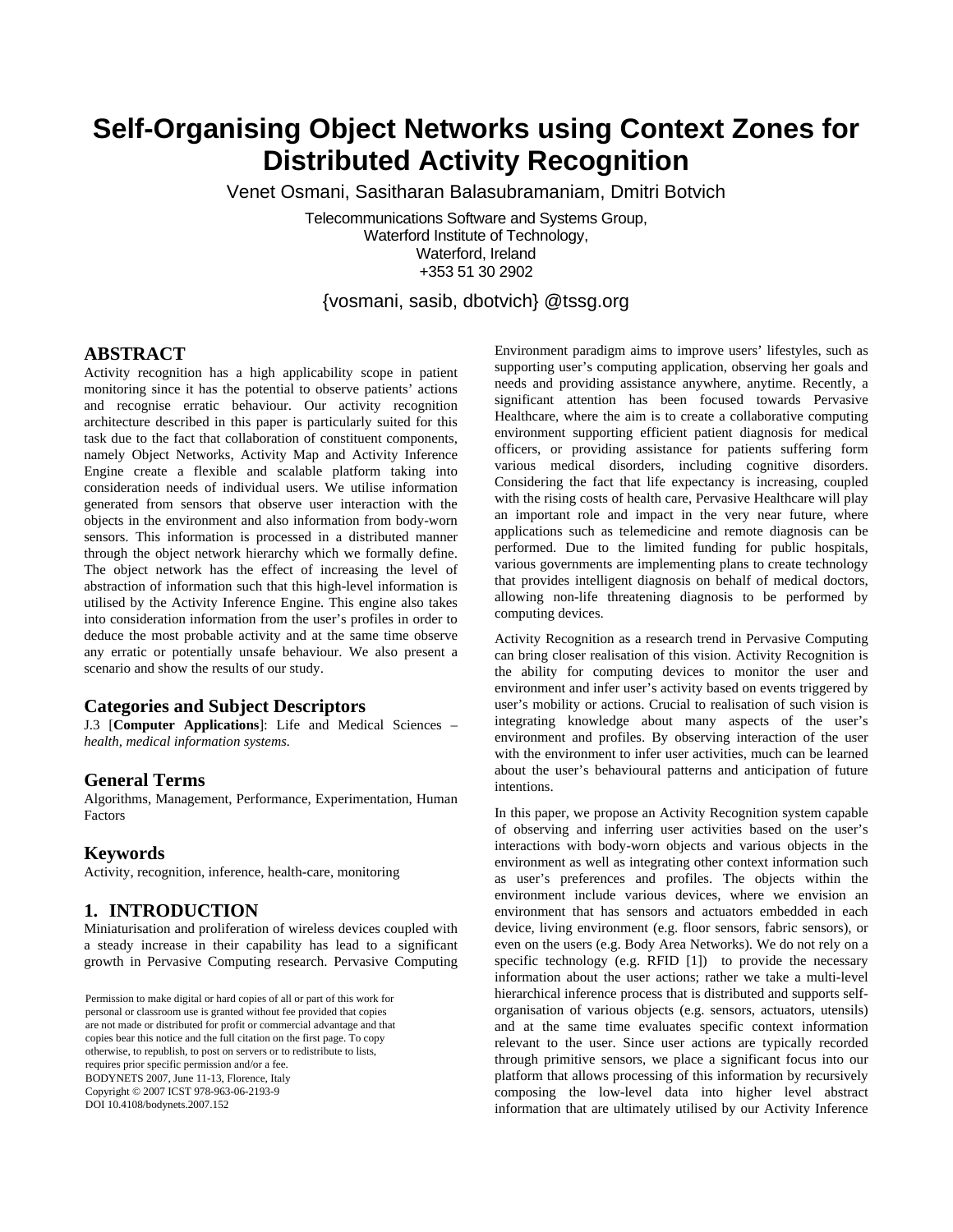Engine, thus ensuring an efficient activity inference process. While activity recognition is applicable to a large number of domains, the primary focus of this work is on applying activity recognition for health-care application. Our case study describes applicability of activity recognition in assisting patients suffering from an early stage of dementia, a progressive brain dysfunction that affects various intellectual processes including thinking, decision making, reasoning and spatial orientation [2]. Activity recognition system has the potential to initially infer users' activities based on their location as well as objects within the vicinity of that location, and guiding them through the correct steps in completing an activity whenever an erroneous behaviour is detected. This in turn reduces the cost of supervision by caregivers and most importantly ensures that the patients live a relatively normal and independent life.

The rest of this paper is organised as follows. We first review and critique the ongoing research that address the problem of Activity Recognition in Section 2. Then we present our architecture, components and a description of each in Section 3. Section 4 deals with the simulation scenario and we also present the results obtained, while Section 5 provides the concluding remarks.

# **2. RELATED WORK**

Research in activity recognition has seen two major strands in terms of the employed methodology. The first approach relies on video feeds that are processed and analysed to infer what the user is currently doing (e.g. [3-5]). While the second approach involves activity inference based on Body Area Networks and information about objects in the environment, manipulated as a result of a user action. Our focus is on the latter methodology and we review the most relevant systems.

Guralnik and Haigh [6] describe the approach of collected data from a set of living environments instrumented with a number of motion detection sensors. The captured information is fed to statistical machine learning algorithms that are used to extract the behaviour patterns of the house occupants. However reliance solely on the motion sensors is insufficient to deduce activities with high accuracy and also it is very difficult to understand specific user behaviours. In [7] authors describe a hardware platform equipped with 3-dimensional accelerometers. However results reported show only a small number of simple activities that are recognised including sitting, standing, walking, handshaking, which may be attributed to using only one type of sensors. Also the framework is heavily centralised with no support for personalising to suit specific user behaviour. Bao and Intille [8] also propose recognising human activities based on accelerometers. Authors report recognition accuracy up to 95%. However their approach limits the number of activities the system can recognise. Another initiative in activity inference comes from University of Aarhus in Denmark [9]. Although authors describe the issues that surround the activity inference, with a special focus on healthcare, inferring user's activity based on the set of artefacts and other context information was found to be difficult, since activities are triggered by sources that are too complex to capture. At the same time the authors do not consider previous user behaviour that may aid in adapting the system to particular users.

University of Washington and Intel Research have devised an activity inference engine based on the '*Invisible Man*' theory they

have developed which states that activities are well characterised by the objects that are manipulated during their performance [1]. An RFID reader mounted on hand glove records information about objects being manipulated by a user and this information is fed to an activity inference engine. A model of activities is obtained through web data mining techniques especially mining the *how-to* websites. While the authors report positive results, there are two disadvantages to this approach; the inconvenience of wearing a glove and the centralised architecture design. While the first problem can be somewhat alleviated considering the technology trends in miniaturisation (authors report working on an RFID bracelet to replace the glove) the second problem poses a greater challenge for scalability. While this issue may not be essential in home environments, a scalable architecture becomes critical, when considering workplace domains, for example hospitals where number of users as well as devices and sensors may range in the thousands.

Overall the systems presented in this section lack one or more features to infer a large number of user's activities. More importantly the majority of these systems rely on a single technology that effectively decreases the richness of information generated as a result of user behaviour which limits the number of activities that can be recognised. Our design presented in the next sections aims to alleviate these issues by employing a number of novel concepts that are mapped to various components of the architecture.

# **3. ARCHITECTURE**

The previous section highlighted some of the drawbacks of current Activity Recognition systems. In general Activity Recognition architectures have to confront a set of relatively strict constraints in order to intelligently and efficiently meet users' goals and expectations. Device heterogeneity is an issue that have to be considered on the onset of the system design. Relying on a single technology or standard will severely impair interoperability with devices that a user may have in the future, resulting in weak likelihood of user acceptance of the system. Centralised knowledge processing ultimately creates a bottleneck, potentially weakening the system performance and in severe cases resulting as a burden rather than a supporting tool in the user's day to day goals and activities. Another issue which has to be addressed lies in the continual changing user behaviour. Everyday experience shows that user behaviour does not follow the same pattern. Therefore, this dynamic behaviour has to be incorporated into the system design. In addition, specific context information in the profile of users must be integrated to support their requirements and needs.

Designing a system within these stringent set of requirements is indeed a challenging task. However, our architecture presented in this section brings the realisation of these challenges one step closer. Our system supports the following characteristics (i) evaluating deduced context information that is not limited to static sensor information but from various body-worn sensors and objects within the living environment; (ii) context information processing in a distributed, hierarchical manner resulting in a high level abstraction of context information; (iii) support selforganisation of devices into object networks that infer user activities (iv) pruning irrelevant information while actively utilising the pertinent context information through our concept of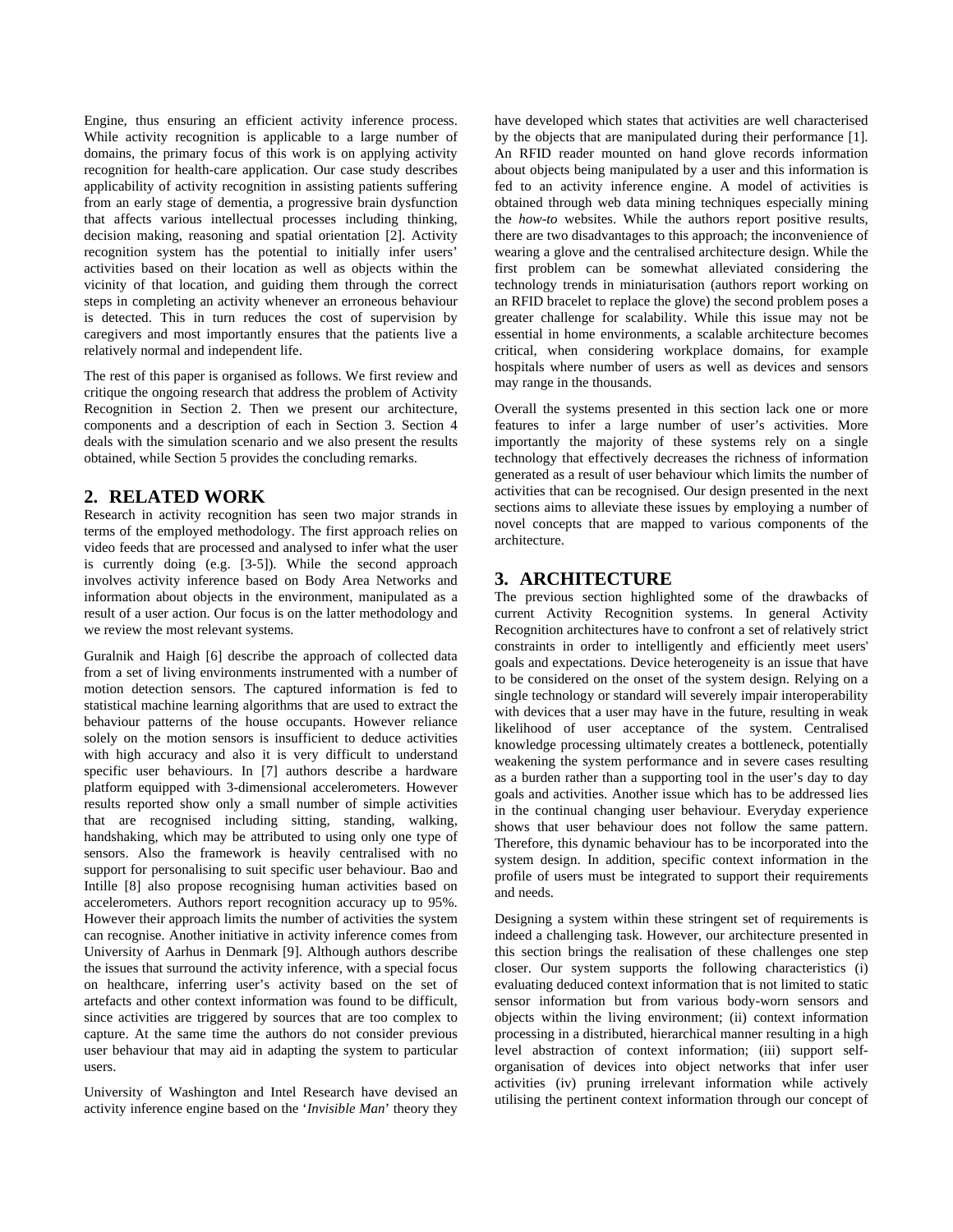<span id="page-2-0"></span>role fitness (v) decentralised user activity inference technique through the objects in the surrounding user environment (vi) supporting behaviour knowledge transfer between heterogeneous domains (vii) incorporating learning techniques for both existing and new users entering a domain. The focus of this paper is in the organisation of object networks to support inference of human activities within the constraints considered above, where we describe the functionalities for (i), (ii), (iii), and (v). In order to tackle these issues we have defined a number of components comprising the overall architecture, namely Object Networks, Activity Map (AM), Activity Inference Engine (AIE) illustrated in [Figure 1](#page-2-0). For an overview of these components see [10][18]. The following sections will describe each component and their functionality.



**Figure 1 Overall Architecture for Activity Recognition** 

### **3.1 Object Networks**

The *Object Network* is an overlay network of interconnection between various devices worn by the user and within the vicinity of the user, and provides the necessary and relevant context information depicting environment status and user actions. An object is any artefact that can contribute to the activity inference process, and has the ability to self-organise with various objects through peer to peer interaction. This concept has been primarily inspired from the functionalities of sensors which have the capability to recognise other sensors and self-organise. However, an object network has the ability to form an interconnected overlay with various devices of different functionalities and processing capabilities. This includes objects that a user may interact with (e.g. laptops, PDAs, medical monitors, instruments) since they provide pertinent information relating to the user activities.

Utilising object networks has a two-fold benefit. Firstly, object networks enable an efficient processing of context information generated from low-level sensors as a result of specific human behaviour which dictates the interaction sequence with a set of objects. Object networks achieve this through the distributed nature of the objects that take part in an object network where no centralised control exists. Secondly, object networks bridge the gap between low-level raw sensor information and high level information, such as user's actions or goals by increasing the level of abstraction of context information. Increasing the level of abstraction of context information directly benefits the activity inference process, since the AIE is shielded from low-level details

associated with the raw information generated from sensors (such as sampling, data representation, composition, filtering) when inferring users' activities and also increases the efficiency of the inference process. This allows the AIE to process a smaller set of pertinent information as opposed to a potentially vast volume of raw information generated from a large number of sensors. Object networks achieve this through formation of a hierarchical object network structure created as a result of the local interaction rules between objects.

Object networks are dynamically created and typically involve objects within a close proximity to the user. As such an object network will 'follow' the user as s/he changes position within a domain. Such object network behaviour stems from the fact that human activities are highly localised, in other words performing activities typically involves manipulation of objects in close proximity.

#### *3.1.1 Object Network Architecture*

An object network is specific to a domain, where each object is equipped with a mechanism that allows sensing and discovering other objects and as such establishing an interaction network. We assume that objects have communication capabilities in addition to an embedded dual layer stack composed of the *infrastructure layer* and the *application module layer*. Object sensing and discovery algorithms are housed in the infrastructure layer which is primarily concerned with the establishment of the object network. The infrastructure layer is also responsible for executing and coordinating the election process between the elements of an established object network that determines the object with the highest capabilities to execute the AIE – the *leader object*. The application module layer includes dynamically loadable modules which are referred to as *object roles*. An object role specifies part or overall object functionality of an object and provides an interface to tap into this functionality. Object roles are semantically described and are akin to services running on a device. An object is not limited to single role and may contain a set of roles that can be executed in parallel.

In addition to object roles the application module layer also houses a set of *role dependency rules.* Role dependency rules determine if a particular role is dependent on information generated from other role(s) such that the role in question can be successfully fulfilled. For example a PDA in deducing patient's state may rely on information from various body-worn sensors, such as temperature, blood pressure or heart monitor to fulfil its 'patient state' role.

While role dependency rules dictate object to object interaction, the *context evaluation rules* determine the semantics of the exchanged information between roles of various objects. Context evaluation rules are used to interpret context information received form another object's role with which a dependency relationship has been established. In effect the context evaluation rules infer an actual deduction through processing and composition of the information received from dependent roles of various objects. For example the PDA in the example above uses context evaluation rules to determine the patient's state based on the information received from other object roles housed in body-worn sensors, namely temperature, blood pressure and heart monitor. Collaboration of the above components creates a platform for an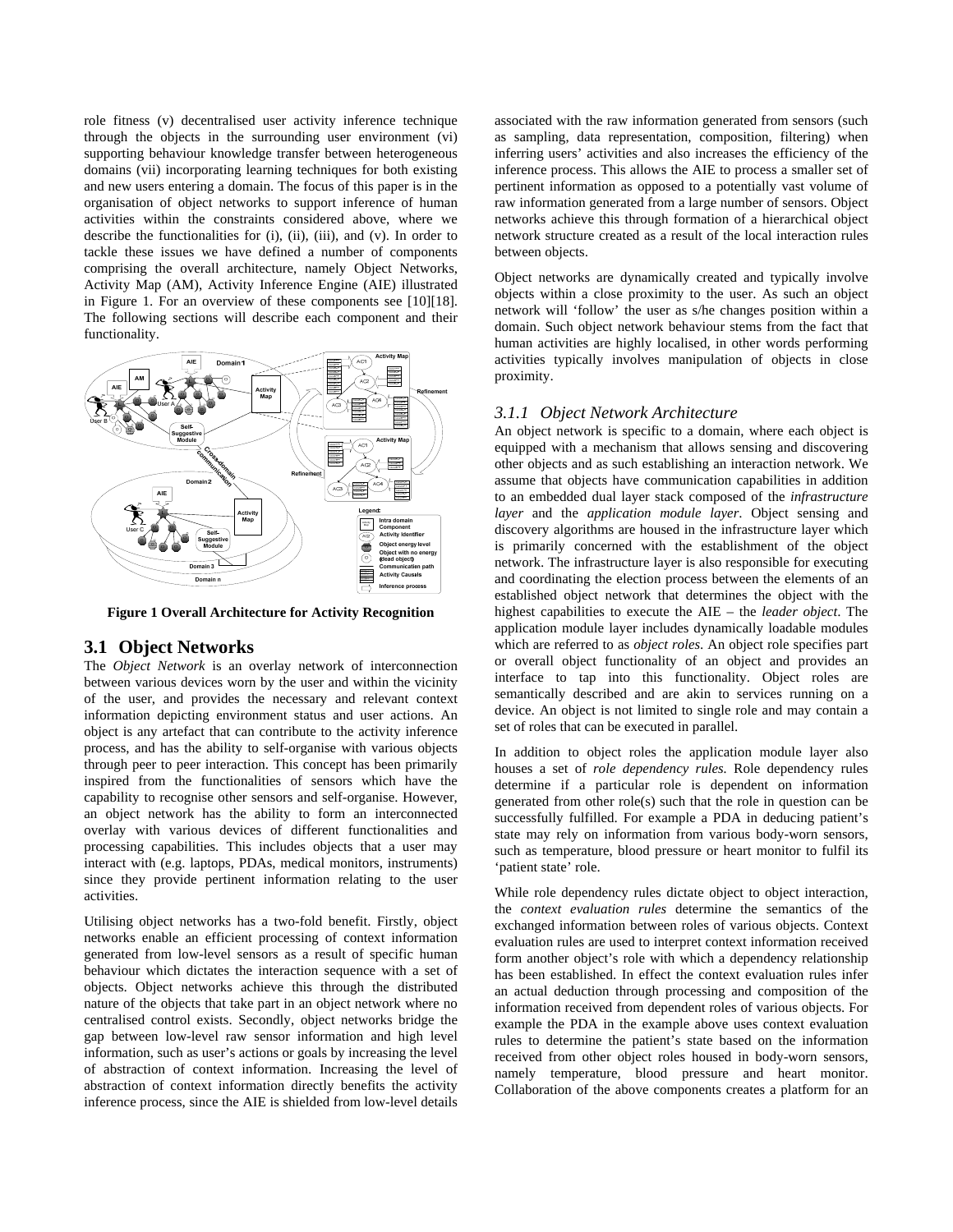<span id="page-3-0"></span>efficient information exchange between roles and an effective interaction between the objects assembling the object network.

### **3.2 Self-organisation of Object Networks**

In order to efficiently process context information and to provide pertinent information to the activity inference process, objects within a domain will self-organise to create a hierarchical, treelike structure based on local interaction rules. Context information may be generated as a result of user interaction with the objects in the environment or in response to the changes detected by body worn sensors. Typically low-level sensors will sit at the bottom of the structure while the *leader object* that has been chosen through the election process takes the highest position at the top of the structure and has the responsibility to execute the AIE. This is illustrated in [Figure 2](#page-3-0).



**Figure 2 Creation of Context Zones** 

The initial structure-less ad-hoc network converges into a hierarchical structure based on consumer/provider relationships which are established on the basis of local role dependency rules. This in turn enables formation of *Context Zones* [\(Figure 2\)](#page-3-0).

#### *3.2.1 Object Network Role Dependency*

In general, an object role may be an *information provider role*, *information consumer role* or both. Low-level sensors adhere to information provider roles only since they are self-sufficient and typically do not require information generated elsewhere. Leader object houses the ultimate information consumer role that gathers information generated from various object roles to deduce user activities. All other object network roles that are positioned in between are both consumer and provider roles such that they enable information flow from the lowest level of hierarchy up to the leader object.

Each consumer role uses the object's communication interface to broadcast a semantic query within a small number of hops to other objects in the vicinity. The query contains semantic description of the type of information required by the role so that it can be successfully fulfilled. Role information requirements are

specified within the role dependency rules. In our example above it may be that the '*patient state deduction*' role which is a consumer role executed by a PDA may have role dependency rules stating that this role requires temperature information, blood pressure and heart monitor data. In order to fulfil this role the PDA sends a semantically described query to other objects in the vicinity requesting roles that can provide information about temperature, blood pressure and heart beat information for a particular patient to respond back. If there are objects in the vicinity that house roles that can fulfil these requirements a response is sent back to the querying object and a *dependency relationship* is established between the respective roles, i.e. the 'patient state deduction' role and the corresponding objects' information provider roles. If no response is received the PDA will broaden its query radius by increasing the number of hops so that the query can reach a larger number of objects until a response is received, otherwise the role cannot be fulfilled.

### *3.2.2 Context Zones*

Establishing dependency relationship between roles allows formation of Context Zones which are the main ingredient in the emergence of a global hierarchical object network role structure (see [Figure 2\)](#page-3-0). The idea of Context Zones has been inspired from the work on Semantic Overlay Networks [11],[12]. While, the goal of semantic overlay networks is to closely group semantically similar services in order to optimise routing of search queries, our aim is different. We seek to create an efficient hierarchical object network overlay structure to enable abstraction of context information such that this information is used in activity inference process.

Context zones are automatically created based on object to object interaction, where this interaction is governed by local role dependency rules. A Context Zone is created for each consumer role and it groups together provider roles that can fulfil information requirements of the consumer role as defined in its role dependency rules. The consumer role of a Context Zone is known as Zone Access Point (ZAP) since it contains knowledge regarding semantic descriptions of all roles within the Context Zone. Before we delve into the formal definition of the notion of Context Zones we need to begin with the basic notation.

#### *Definition 1 (Basic Notation)*

An object network *P* is a set of artefacts having communication capabilities such that each artefact  $o_i \in P$  can exchange information with another artefact  $o_j \in P$  using an underlying pre-agreed or translated protocol.

An object network bears a high similarity with a peer to peer adhoc network where no network structure is imposed and each node (an object) has the capability to 'sniff' other nodes in the close proximity and query the services (roles) they provide.

An object role  $r_n^P$  of an object  $o_i \in P$  is defined as

$$
o_i \langle r_n^c \rangle
$$

The top index indicates whether the role is a consumer role (C) or provider role (P) while the bottom index distinguishes multiple roles within the same object.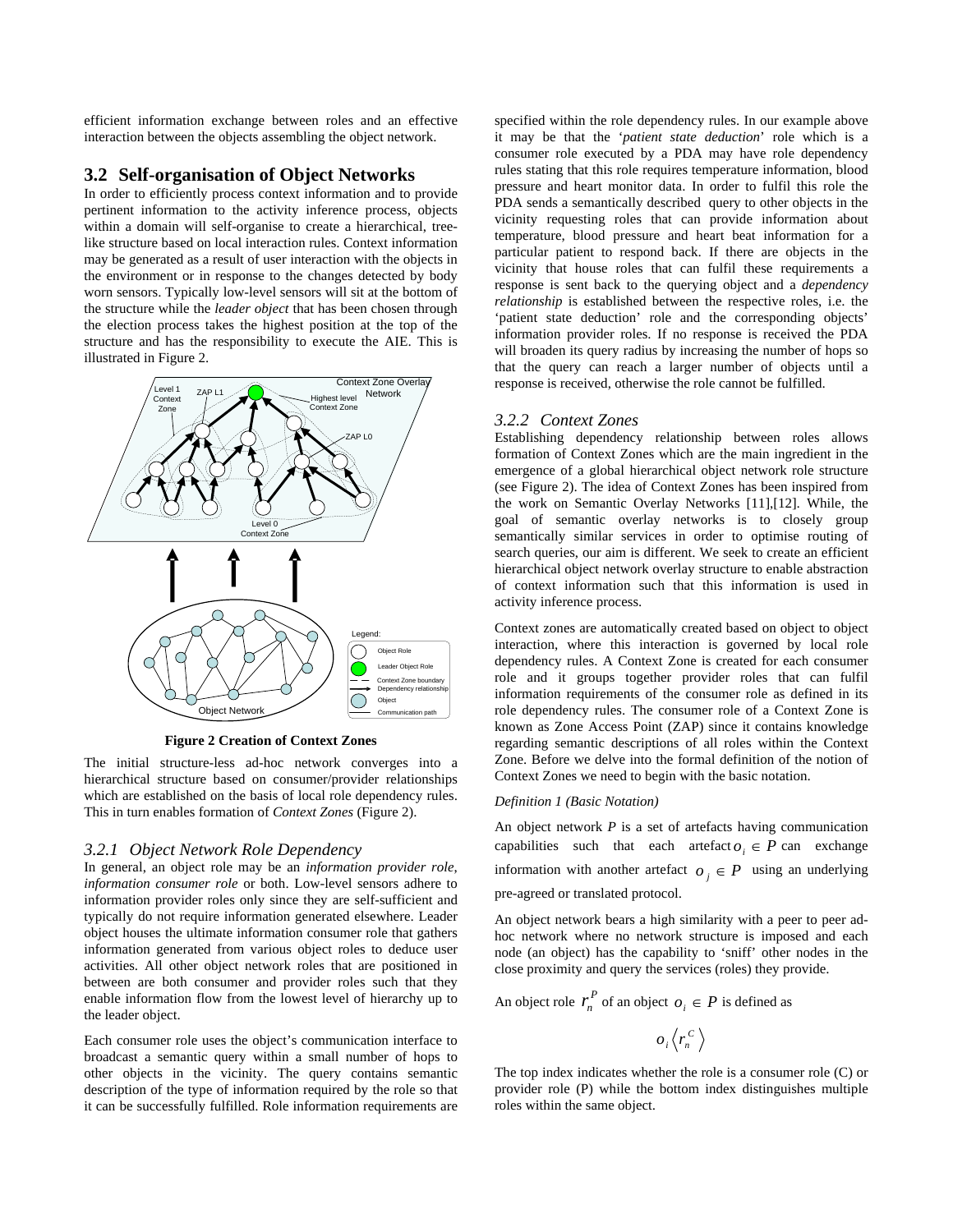For each consumer role, a *dependency relationship d* ( $\frac{d}{dx}$ ) is established with one or more provider roles as determined by the role dependency rules. The set of all *provider* roles, where a dependency relationship is established, is denoted with  $\Theta$  and called the *dependency set*

$$
o_i \langle r_n^C \rangle \longrightarrow \Theta, \left\langle o_j \langle r_n^P \rangle, o_{j+1} \langle r_n^P \rangle, \ldots, o_k \langle r_n^P \rangle \right) \in \Theta
$$

*Definition 2 (Context Zone)[1](#page-4-0)*

Based on the above we can now formally define the concept of Context Zone. A Context Zone groups together object roles that can fulfil information requirements of a consumer role. At the same time a Context Zone encompasses the consumer role along with the provider roles from the dependency set of the consumer role. The definition of a Context Zone  $Z_p$  is as follows:

$$
Z_p = \left( o_i \left\langle r_n^C \right\rangle \right) \oplus o_i \left\langle r_n^C \right\rangle \stackrel{d}{\longrightarrow} \Theta
$$

A Context Zone is complete when the dependency set Θ of the consumer role has been satisfied. The Zone Access Point (ZAP)

 $r_n^C$  of a Context Zone  $Z_p$  is denoted as follows<sup>[2](#page-4-1)</sup>:

$$
o_i\langle r_n^C\rangle \perp Z_p
$$

Creation of multiple Context Zones results in an emergent hierarchical object network structure, where the highest position in the hierarchy is taken by the leader object. The ZAPs of Context Zones are further self-organised to support higher level Context Zones of the hierarchy. This hierarchical structure contains a number of levels determined by the number of the Context Zone levels and now we formally define these levels.

#### *Definition 3 (Level 0 Context Zone)*

 $\overline{a}$ 

A Level 0 Context Zone is created when role dependencies of its ZAP have no dependencies of their own. In other words all elements of the dependency set must be solely provider roles that have no further dependencies. Thus:

$$
Z_p^0 = \left( o_i \left\langle r_n^C \right\rangle \Theta \right) \Leftrightarrow o_i \left\langle r_n^C \right\rangle \longrightarrow \Theta \land
$$
  

$$
\left( \forall r_m^P \in \Theta, \exists o_n \in P \bullet o_n \left\langle r_m^P \right\rangle \longrightarrow \Theta \land \Theta = \{\varnothing\} \right)
$$

As stated before low-level sensors typically adhere to provider roles only and as such have no other dependencies, hence it is also intuitive to create a Level 0 Context Zone at this level of the hierarchy. There may be multiple Context Zones within the same level and for this reason we use the lower index to distinguish zones on the same level. Membership of a role in a Context Zone is not exclusive thus allowing the possibility of overlapping zones.

The ZAPs of Level 0 Context Zones are then organised to support higher level Context Zones (Level 1), in effect becoming provider roles for the zones in question.

#### *Definition 4 (Context Zones for Level 1 and above)*

A Level 1 Context Zone is created when all elements of the consumer role dependency set, are ZAPs of a Level 0 Context Zone.

$$
Z_q^1 = \left( o_i \left\langle r_n^C \right\rangle, \Theta \right) \Leftrightarrow o_i \left\langle r_n^C \right\rangle \longrightarrow \Theta \land \left( \forall r_m^P \in \Theta, \exists o_n \in P \bullet o_n \left\langle r_m^P \right\rangle \perp Z_p^0 \right)
$$

Therefore every element of the consumer role dependency set  $\Theta$  must satisfy the condition of being the ZAP of a lower level zone.

Further levels of Context Zones are defined in a similar manner. For example a Level 2 Context Zone would be defined in terms of Level 1 Context Zones. A generic definition of the Context Zones above Level 0 is as follows:

$$
Z_q^x = \left( o_i \left\langle r_n^C \right\rangle \Theta \right) \Longleftrightarrow o_i \left\langle r_n^C \right\rangle \longrightarrow \Theta \land \left( \forall r_m^P \in \Theta, \exists o_n \in P \bullet o_n \left\langle r_m^P \right\rangle \perp Z_p^{x-1} \right)
$$

The hierarchical levels of Context Zones continue until the top of the hierarchy is reached at the leader object role.

### *Definition 5 (Leader object role)*

The leader object role  $O_l \langle r_n^C \rangle$  must be ZAP of the highest level Context Zone, each of its dependencies must be ZAPs of Context Zones one level below and at the same time the leader object role cannot be a provider role, since there are no requirements to process information beyond the leader object. Therefore for the

highest Level *x* of a Context Zone in an object network, the following has to be true for an object role to become the leader object role:

$$
o_1\langle r_n^C\rangle \perp Z_a^x \wedge \neg \exists o_1\langle r_n^P\rangle \wedge o_1\langle r_n^C\rangle \longrightarrow \Theta \bullet
$$
  

$$
(\forall r_m^P \in \Theta, \exists o_n \in P \bullet o_n\langle r_m^P\rangle \perp Z_p^{x-1})
$$

We have formally defined the concepts that enable object network self-organisation from local object interactions. The basis for creating dependency relationships lies essentially in matching the semantic queries for information sent by consumer roles with the information offered by the provider roles within the network. Therefore, a successful matching of information needs of a consumer role with the roles providing the requested information can only be achieved if there exists a semantic description of requested and provided information, which in our case translates to semantic role description.

#### **3.3 Semantic Role Description**

Matching information needs of a consumer role with the information provided by provider roles is essentially achieved by computing the semantic similarity between the requested information and the provided information. However, in order to

<span id="page-4-0"></span><sup>1</sup> In what follows we use the  $\bullet$  symbol to denote "such that" which corresponds with Z formal specification language conventions [13]

<span id="page-4-1"></span><sup>&</sup>lt;sup>2</sup> The  $\perp$  symbol is not used in the mathematical context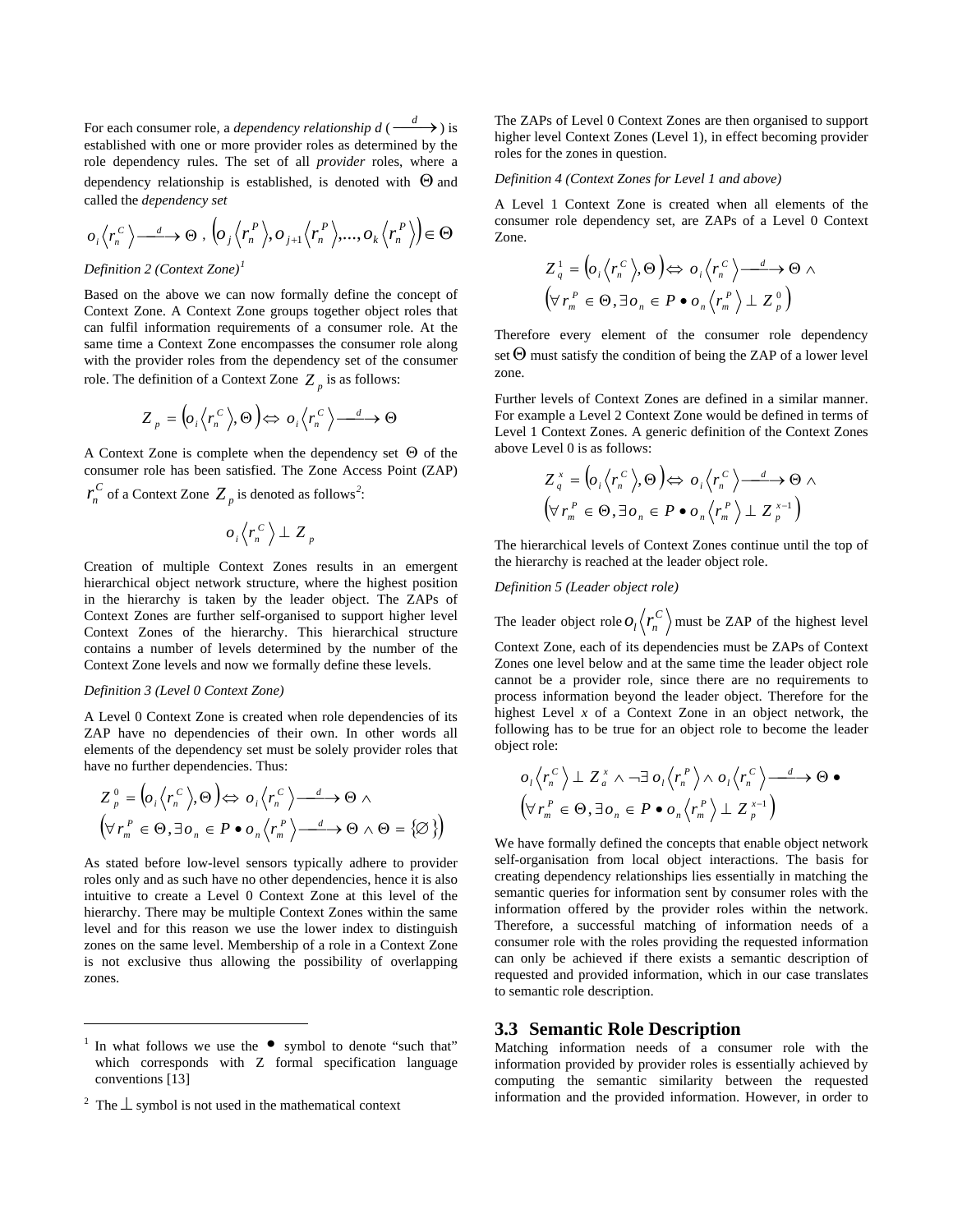<span id="page-5-0"></span>enable computation of semantic similarity, an important requirement is that the semantic role description must be common across all roles.

Much work has been done in area of semantic description of services (for an overview see [14]). Therefore, we can use any of the methodologies proposed in the current literature on semantic service description ranging from service taxonomies to Ontologies to describe object roles. However we have decided to take a different approach. Rather than opting for a particular semantic role description we have chosen to make the process of object network organisation to be independent of a specific semantic role description. This is inspired from the work in [12]. In our solution the self-organisation process is able to handle any semantic role description, where the only requirement is that the semantic role description of choice must support a *semantic distance function*. The distance function is then used to calculate the degree of semantic similarity between a set of roles. The output of the semantic distance function is used to determine whether the needs of a consumer role are closely enough matched with a provider role, effectively determining whether a dependency relationship can be established between the consumer role and the provider role. One of the main reasons for taking this approach is that we feel it is highly unlikely that one semantic description will be agreed upon across diverse domains. Therefore, pre-selecting a specific semantic role description would limit the applicability scope of object networks. In addition, diverse domains have specific requirements that may render a particular semantic role description unsuitable for the domain in question.

A generic representation of the distance function is as follows:

$$
dist\Big(\!\!o_{_i}\big\langle r_n^{\,C}\big\rangle\!,o_{_j}\big\langle r_n^{\,P}\big\rangle\!\Big)\!\!\rightarrow\delta
$$

The semantic similarity coefficient  $\delta$  is calculated between a query from a consumer role  $r_n^C$  housed in the object  $O_i$  and a provider role  $r_n^P$  housed in another object  $O_j$ .

There are numerous examples of semantic service descriptions that meet our criteria for providing the distance function. For instance in service taxonomies the distance function can be defined by counting the number of edges traversed when getting from one service description to another. In case of more complex semantic service descriptions such as Ontologies utilizing OWL already exist to calculate the distance function (see [15] for an example).

Clearly the implementation of the distance function is highly dependent on the semantic role description of choice and also the domain in which an object network has been deployed. However in general terms we envisage that a *semantic boundary value*  $\beta$  will be defined to indicate the similarity threshold, such that two roles are semantically similar if  $\delta \leq \beta$  and thus a dependency relationship can be established.

### **3.4 Activity Map and Activity Inference**

Once an object network has been formed, the leader object will begin inferring user's activities. Inference is based on evaluating events from the object network and matching them to the Activity Map. The Activity Map is a repository that is specific to a user within a domain and stores activities that a user has performed along with the relationship between the activities. The concept of Activity Map is based on the idea that users typically perform activities drawn from a finite set in order to achieve a particular goal. An example of part of an AM is illustrated in [Figure 3.](#page-5-0)



**Figure 3 Part of the user's AM** 

The internal structure of an AM corresponds to a directed graph where each arc connecting neighbouring activities is assigned a probability value. In addition to representing relationship between tasks, the AM also represents the relationships between an activity and a *causal*. Causals are events from the object network that are used as evidence in inferring the activity a particular user is engaged in. *Causal set* determines the facts that have to be true for an activity to take place. In order to determine user activities we infer the relationship between an activity's causal set and events from objects using Decision Module within the AIE, which is illustrated in [Figure 4](#page-5-0).



**Figure 4 Decision Module** 

Our Decision Module, includes a *Dynamic Bayesian Networks* (DBN) and a rule engine. Information contained within an AM is utilised by the leader object that actively receives information processed by the object network pertaining to user actions and behaviour. Received information is essentially evidence that is constantly fed to the DBN to infer a set of likely activities, where we apply the Junction Tree Algorithm. Another decision layer is handled by a rule-base contained in the decision module (see [Figure 4\)](#page-5-0). The rules are used to encode sequence of objects manipulated within a time threshold specified per activity. This is to ensure that activity inference is not carried out based on sporadic events from the object network, for instance unintentionally taking a tea bag with no intention of making tea.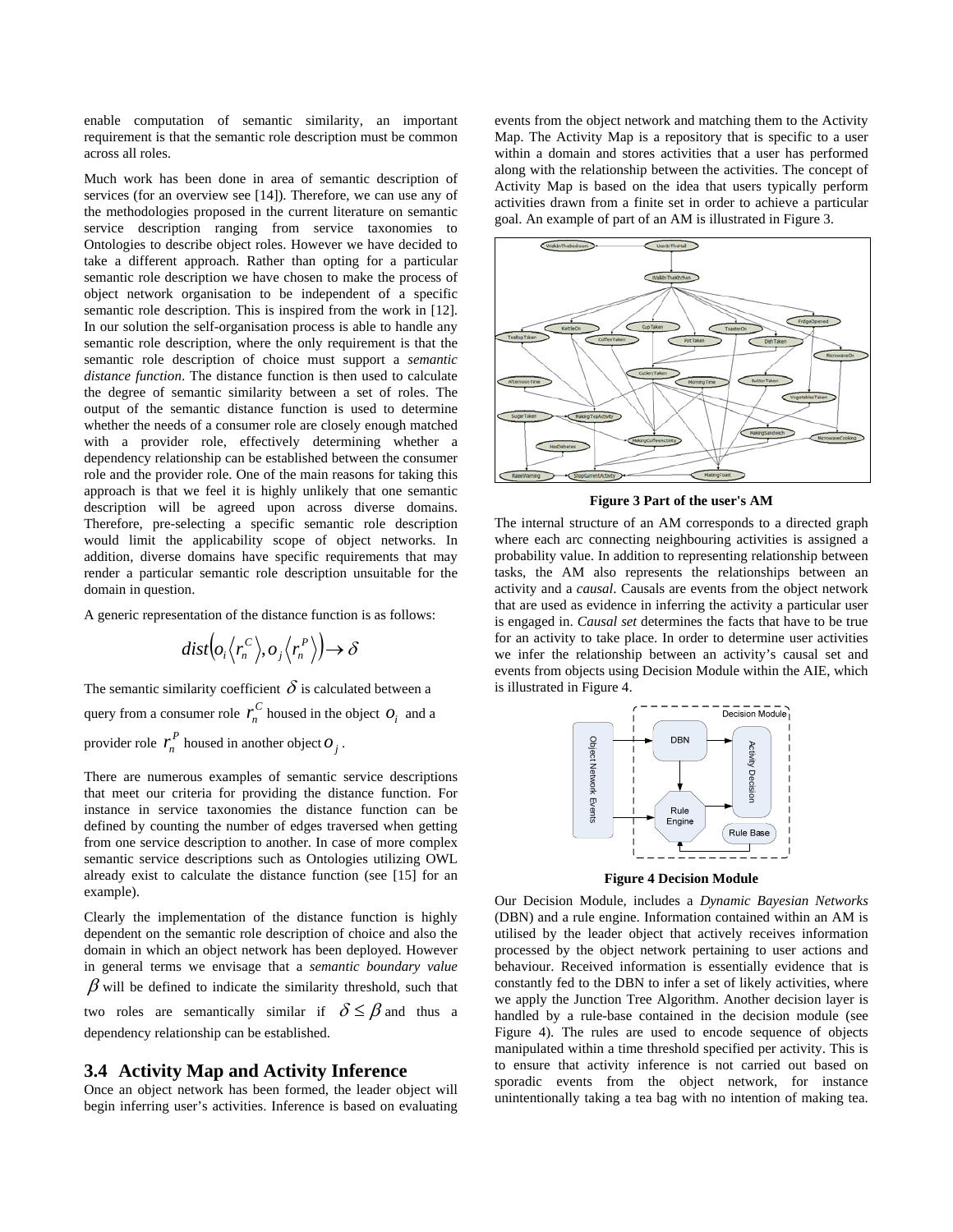Also we use the rules to specify the actions that need to be taken in the event of detection of potentially harmful actions, such as the one described in our scenario.

### **4. CASE STUDY AND SIMULATION**

In this section we elaborate on the application scenarios of activity recognition. Our scenario concentrates on supporting a patient suffering from the early symptoms of a Dementia. Dementia encompasses a number of diseases that cause progressive decline in cognitive functions due to neuron degeneration in the brain. The most well known type of dementia is Alzheimer's disease [16] which is a behaviour altering disease that severely impairs patients' Activities of Daily Living (ADL) [17].

### **4.1 Dementia patient support scenario**

John is 75 years old, and for a number of years he has lived with type II diabetes. After his wife passed-away John moved to a community retirement home which has been equipped with state of the art patient monitoring and support system. As he is approaching the age of 80 John is becoming more and more dependent on the health-care staff at the centre. He has problems recalling names of people close to him and from time to time he also gets confused and de-orientated about his surroundings. The head psychiatrist has received John's reports from the patient monitoring system and has decided to conduct an interview with him. John is showing symptoms of an early stage of dementia and thus he can no longer sustain his normal behaviour. As a result the patient monitoring system is setup such that in addition to constantly monitoring John's behaviour it also provides the necessary support whenever an erratic behaviour is detected.

It's morning time, and as John is waking up, the system monitors his actions and updates the activity daily log. John gets up from his bed and walks towards the kitchen, wanting to prepare his morning tea. An object network has been created around his current location that includes body-worn sensors and objects in the surroundings such as a kettle, pots, cup holders, tea, coffee and sugar jars, milk dispenser, toasters, a microwave, an oven cooker and a smart fridge which has been chosen as the leader object. The leader object connects to the central server to retrieve John's personal profile information. While in the kitchen John can be engaged in any number of activities for instance making a sandwich, heating the soup, making a coffee or any other activity that may involve the nearby objects. However in this instance John has decided to take a cup, activating the embedded cup sensor. Information from the sensor is processed by the cup holder causing an event to be sent to the fridge describing John's action. Incidentally the fridge has downloaded part of John's Activity Map that details his activities within the kitchen domain. At this point the system does not contain enough information to reliably deduce user's activity since holding a cup causal is common to a number of activities specified in the John's AM for this domain. However, when John takes out a tea bag from the jar the weight sensor causes an event to be processed and sent to the leader object. This event has a high impact in inferring the 'morning tea' activity as defined in the AM. Coupled with the previous event the Activity Inference Engine executed on the smart fridge deduces with a high probability user's activity and as such can guide John in the event an erratic behaviour is detected.

John carries on with putting the tea bag in the cup and boiling the water. However he becomes confused and reaches for the sugar jar. Since this action is specified as potentially harmful due to his diabetes, and in accordance with John's medical profile, the system generates an audio cue warning Join that this action is dangerous. At the same time the kitchen display shows a warning sign while instructing him to take milk as he always did. John abides by the instructions given to him and a behaviour log is created to be later reviewed by the medical staff.

The above scenario represents a small subset of the typical support that our implementation can provide for patient monitoring and support. We present preliminary results in the following section.

### **4.2 Simulation Scenario**

In our scenario presented above a number of Context Zones are created in response to John's position in the kitchen (see [Figure](#page-7-0)  [5](#page-7-0)). For example a Level 0 Context Zone is created between the cup holder and the nearby kitchen utensils such as cups, pots and dishes. One of the roles defined in the cup holder object is 'utensils monitor' which is a consumer role responsible for processing motion sensor information from each kitchen utensil and inferring high-level events, such as a cup has been taken. Role dependency rules of this role state that this consumer role requires information describing motion status of a utensil. Therefore, in order to fulfil this role, the cup holder broadcasts a query to other objects in the proximity requesting roles that provide information describing motion status of a utensil. Roles that provide such information, namely embedded sensors in cups and pots respond back to the query originator. Upon receiving a response the cup holder role establishes a dependency relationship with each respondent utensil role. Once the cup holder object has processed all responses a Level 0 Context Zone is established between the provider role of the cups and the 'utensils monitor' role which also becomes the Zone Access Point of this Context Zone (see Definition 2). In a similar manner the role that provides information about the status of electrical objects in the kitchen, housed in the microwave object has established a Level 0 Context Zone with kettle's status role, toaster's status role and cooker's role.

Once Level 0 Context Zones have been established, each corresponding ZAP of these zones waits for requests from other objects to join a higher level Context Zone as provider roles. At John's current position there are only two levels of Context Zones, thus ZAPs do not receive a request to join another context zone and as such assume that their respective zones must be one level below the highest level context zone. Therefore, each ZAP sends its role advertisements to the leader object in order to complete the object network. The leader role housed in the fridge responds back and establishes dependency relationships with each ZAP. When all the dependencies are established the leader object begins receiving high level events derived from low-level sensors thus inferring user's activities.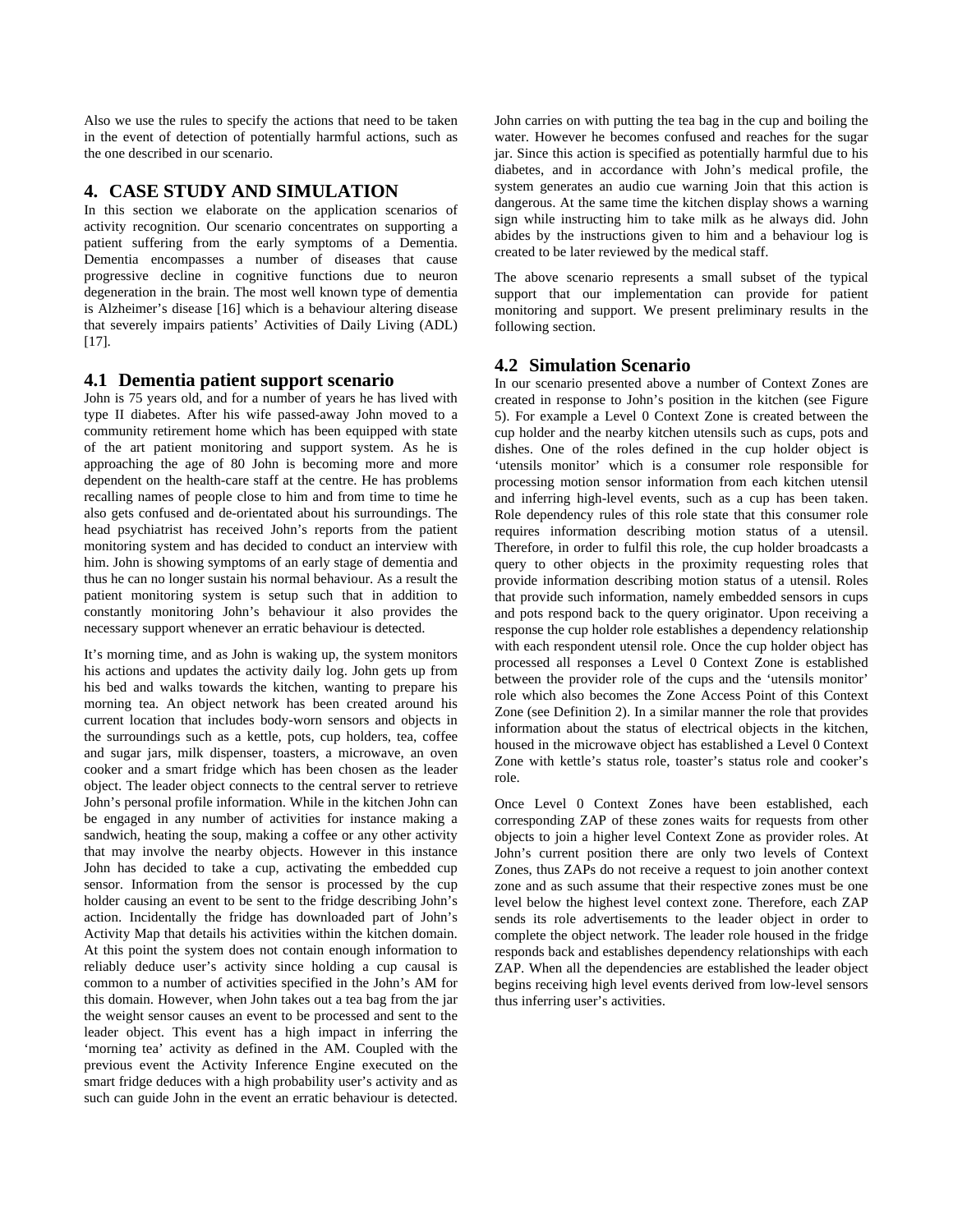<span id="page-7-0"></span>

**Figure 5 Context Zone formation** 

### **4.3 Performance Evaluation**

We have tested the performance of the system using simulated data based on the observation of real life activities. We have monitored the behaviour of a number of people and recorded the characteristics of the objects users manipulated while performing their activities. We then fed this data directly to the Test Agent (TA) object. Initially the TA loads up a scenario that specifies its behaviour. The scenario controls what objects typically take part when performing an activity and what their status is during that time. An important advantage of this approach is that the simulation process is entirely transparent to the object network and the leader object, since events are generated in the same manner as they would have been generated should a real user perform a particular activity.

For this paper we present preliminary simulation results of performing two activities. Both activities relate to the above specified scenario and are simulated within the context specified by the scenario. At John's location there are five possible activities specified in the user's AM, namely 'making tea', 'making coffee', 'microwave cooking', 'making toast' and 'making sandwich'. We simulate the actions of 'making tea' and 'making sandwich' activity, which have been fed to the TA. Our aim is to show the results of activities being discriminated by the Decision Module as the evidence is received from the object network and at the same time evaluating other context information such as John's medical profile. For the first activity we obtained the results shown in [Figure 6:](#page-7-0)



**Figure 6 Activity 'making tea'** 

As it can be seen from the graph, all other activities either are discriminated early or have a low probability of occurring. However, making tea and making coffee activity continue having a high probability for some time. Such behaviour occurs because the two activities have a large number of objects in common which makes it more difficult to distinguish between these two activities in comparison with other activities. In addition the common objects shared between both activities have a high impact in the inference of these activities.

However, the discriminatory event is the fact that John has taken a tea bag, which dramatically lowers the probability of 'making coffee' activity occurring, while increasing the confidence of the other activity. Therefore, these results show that DBN is able to quickly narrow the number of potential activities and also discriminate between the remaining ones.

Also in our scenario above, John is diabetic sufferer and as such we have encoded events that pose a high risk for John [\(Figure 3\)](#page-5-0). In this case, except for information from objects, we also integrate other context information into user's AM, for instance information from user's medical profile that allows close monitoring of patient. As depicted in [Figure 3](#page-5-0) we incorporate medical conditions, such as diabetes in this instance, and actions that are potentially harmful to patients with these conditions, such that *P(raise\_warning | has\_diabetes, sugar\_taken)* is very high. For example John's actions are monitored in the course of carrying out various activities (e.g. making tea) and since he uses sugar, this causes a warning message to be raised (at event 12). The rule engine evaluates the set of activities inferred by the DBN and performs a final decision which is to warn John to stop his current activity and notify John's carers.





A similar pattern follows the making sandwich activity [\(Figure 7\)](#page-7-0), however because this activity has a small number of events shared with other activities, it can be inferred very early as evidenced from the graph. The average probability achieved in inferring both activities is 98%.

### **5. CONCLUSION**

In this paper we have presented flexible and scalable activity recognition architecture that is able to process information from various sensors in a distributed manner. In addition to the information generated from the user interaction with the environment, we also take into account user's medical profile such that we can infer potentially erratic or hazardous behaviour. Object network self-organisation provides a scalable context information processing platform which dramatically reduces the